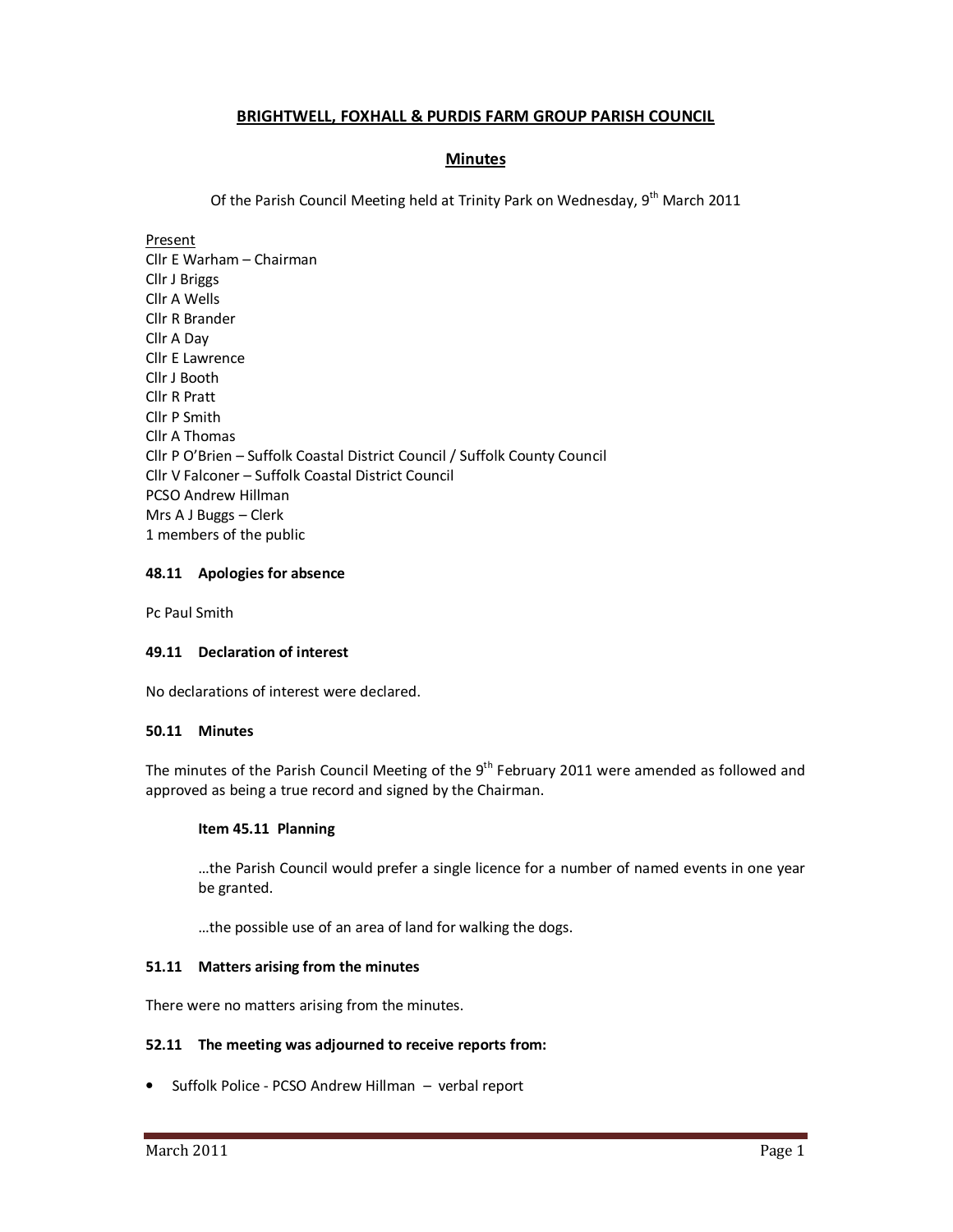# Zebra Crossing Lights

PCSO Andrew Hillman stated that there is no legal colour for the lights on zebra crossings as long as it is well illuminated.

- Suffolk Coastal District Council Cllr Veronica Falconer written report
- Suffolk County Council / Suffolk Coastal District Council Cllr P O'Brien written report

#### **The meeting was re-convened.**

#### **53.11 Clerk's Report**

The Clerk's report had previously been circulated and it was agreed that some of the items should be discussed as per the agenda.

#### 'Fit Villages'

Rural communities are being given the opportunity to get more active thanks to a new initiative about to be launched by Suffolk Sport.

'Fit Villages' gives villages the chance to run subsidised sporting and physical activity sessions from local facilities such as village halls, community centres and recreation grounds thanks to support from national and local funding bodies. For further information, please email henry.app@suffolksport.com call 01394 444289 or visit www.suffolksport.com/fitvillages. Air Quality Management and New Development 2011 – Supplementary Guidance

Suffolk County Council is organising a Joint Consultation exercise on behalf of all the Suffolk local authorities for the Suffolk Air Quality Management Group's draft "Air Quality and New Development 2011 – Supplementary Guidance" document.

Copies of the relevant documents can be found on www.suffolk.gov.uk/consultations and also an on line survey for responses. The consultation period will close on Tuesday,  $26<sup>th</sup>$  April 2011.

## Suffolk Fire and Rescue Service Integrated Risk Management Plan 2011-2014

As part of Suffolk County Council Integrated Risk Management Planning (RMP) process we are carrying out a public consultation on proposals to change the way we deliver some parts of our service to the community. Parish Councils are important stakeholders and through this consultation we want you to have your say on the future of the Fire and Rescue Service in Suffolk.

The questionnaire together with more about IRMP process and contextual information about proposals affecting Felixstowe, Haverhill and Ipswich can be completed online on our website at www.suffolk.gov.uk/IRMP. The consultation period runs until the  $5<sup>th</sup>$  May 2011.

## Suffolk Village of the Year 2011

The Village of the Year Competition 2011 is open to villages with up to 500 local government electors. An entry does not have to be completed in the name of the Parish Council and can be completed by another local organisation who will then take on the lead role.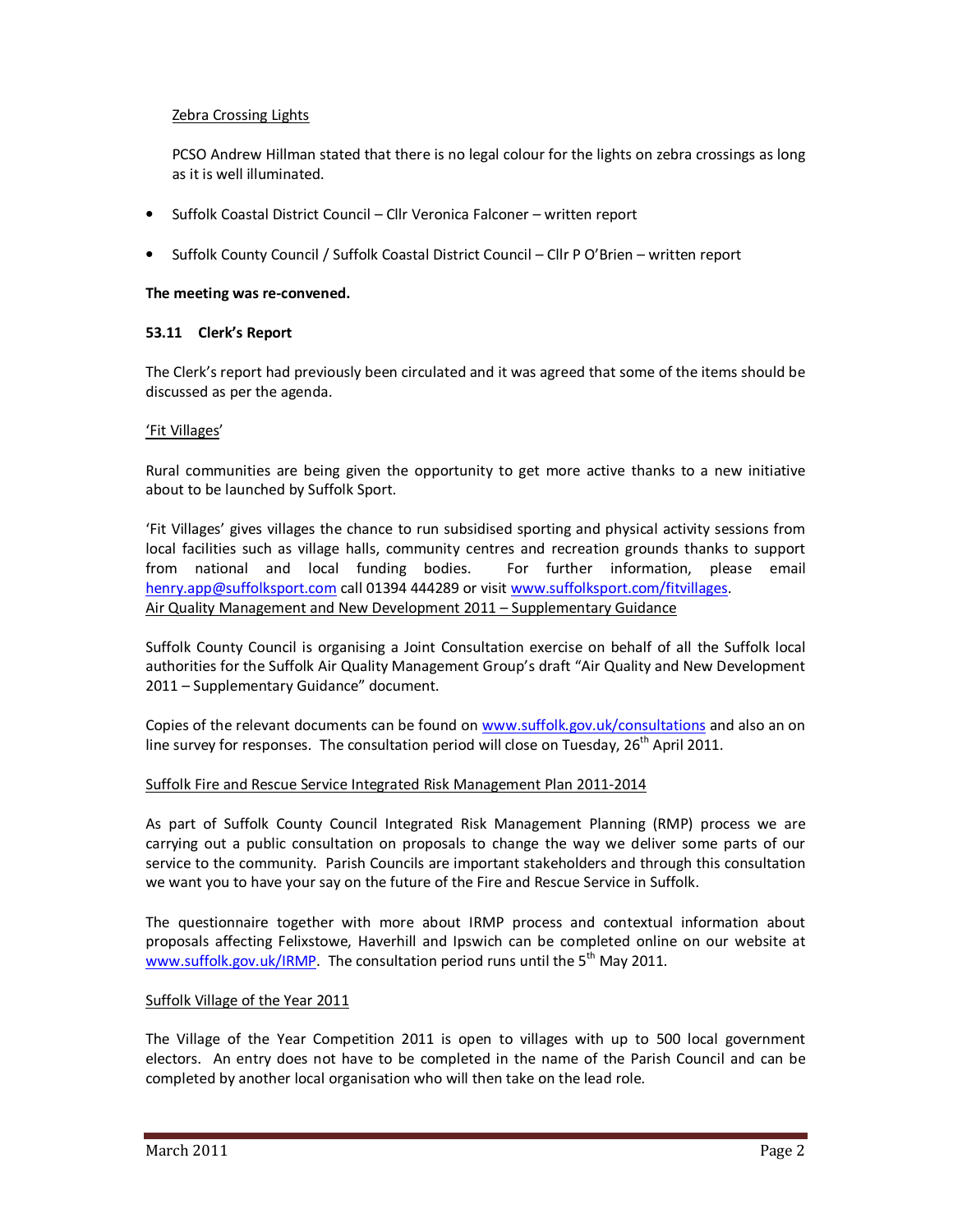# J Sainsbury Banners Case No JS/EN11/0051

The Clerk reported that she had received an email from Jim Selby Suffolk County Council regarding the alleged breach of planning control.

# **54.11 Sainsbury's roundabout complaint Yellow Hatchings – Sainsbury's roundabout**

The Clerk reported that she had written to Angie Rapley Suffolk County Council explaining that whilst the Parish Council appreciated her previous comments concerning lack of funds available to create yellow lines and hatchings; the Parish Council would like to point out that the area outside the garage is a bus route but there are no clear signs to stop either parking or blocking the highway when traffic is turning into the garage.

However, a reply had been received from Angie Rapley stating that whilst the comments of the Parish Council are appreciated and a note of them will be placed on file, she had reiterated her comments that no funds are available to do any work at this location at the present time.

# **55.11 Parish Plan**

The Clerk reported that she had contacted Annette Gray Suffolk Acre regarding her request for the Parish Plan to be completed by the end of March 2011. The letter was intended to encourage Steering Groups to complete the project as soon as possible and was not intended to cause Steering Groups to abandon the project because the deadline is unachievable. Annette suggested that new volunteers should be encouraged to sit on the Steering Group in order to complete the project.

Following discussions Cllr Day proposed, seconded Cllr Booth that a new committee should be set up as follows: Cllr Lawrence, Cllr Day, Cllr Warham, Cllr Wells and Cllr Warham. It was also agreed that Cllr Warham should contact Margaret Davies and Cllr Wells to contact Brenda Newall to see if they would be prepared to be part of the new committee. It was agreed that the Clerk should circulate a copy of the Draft Parish Plan and to arrange a meeting of the committee to agree an Action Plan.

# **56.11 Lay-by A1156**

Cllr Warham reported that she had received a photograph from Cllr Day showing a sign which clearly shows that the lay-by adjacent to Admiral Windows cannot be used between midnight – 7 am and 8 pm and midnight which it was felt could be used as evidence for the lay-by nearer to J Sainsburys.

# **57.11 Quality of Life Scheme**

Cllr O'Brien had previously emailed the Clerk stating that she was awaiting confirmation of the amount that she could spend on the Quality of Life Scheme for minor traffic management projects and that she would appreciate a list of any schemes that the Parish Council would consider appropriate.

It was agreed that the Parish Council would like to propose that a SID be installed in the opposite direction to the existing one in Murrills Road and that a SID be installed in both directions on the Bucklesham Road between the Suffolk Showground and the Ipswich Golf Club and the Ipswich Golf Club and St Augustine's Roundabout. The Parish Council would also like to propose that the yellow markings to avoid parking and waiting outside Sainsbury's Garage Warren Heath which Angie Rapley Suffolk County Council has indicated may resolve the problem of traffic hold-ups.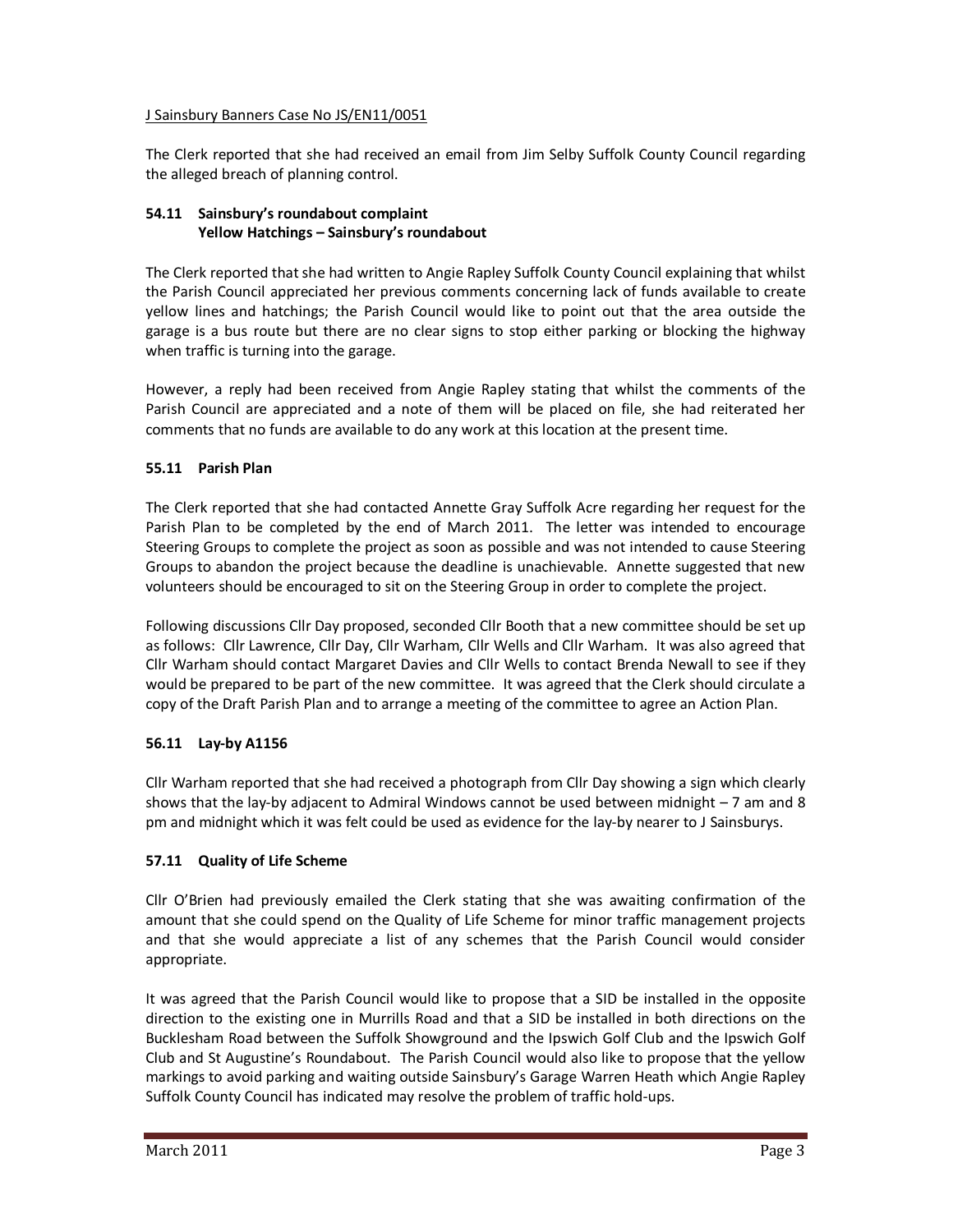# **58.11 SID Murrills Road**

## 30 miles per hour Activated Sign

The 30 mph activated sign was installed in Murrills Road (eastbound) on the  $17<sup>th</sup>$  February 2011. Subsequently an email was received from a parishioner who had been monitoring the activation of the sign.

As a result of this monitoring the parishioner posed the following questions as to what action the Parish Council is proposing to take:

- 1. Monitor the success/failure of the sign to bring traffic speeds within the 30 mph speed limit eastbound?
- 2. Deal with those motorists that ignore the sign?
- 3. Bring traffic speeds westbound within the 30 mph speed limit of Murrills Road?

The parishioner also went on to state that the Parish Council should be reminded that at the Parish Council meeting held on the  $10<sup>th</sup>$  March 2010, under the Quality of Life Scheme, the Parish Council agreed to put forward a proposal (amongst others) for the illuminated 30 mph signs on Murrills Road in both directions.

In answer to the parishioner's comments:

The Police state that the sign is for education purposes only and that they cannot take action against a motorist as the SID is not evidence of a speeding offence being committed. Additionally, we have been informed by the Police that it is not the responsibility of the Parish Council to undertake the policing of the speed on the road and we can only inform the Police of the parishioner's comments.

With regard to the comment that the Parish Council agreed to put forward a proposal for illuminated 30 mph signs on Murrills Road in both directions. The Parish Council did put forward a proposal under the Quality of Life Scheme for a SID in both directions but this was turned down by Suffolk County Council. However, one of the schemes requested by Cllr O'Brien did not go ahead and we were offered a SID to be installed in one direction only and the Parish Council were pleased to accept the offer made by Cllr O'Brien.

# **59.11 Purdis Farm Railway Noise**

Cllr Day reported that although Rail Track had promised to arrange to send somebody out from Ipswich depot to monitor the noise there had been no further contact. It was agreed that this item should be deferred until the next meeting.

# **60.11 Trees – Felixstowe Road**

The Clerk reported that she had not received a reply from Mr Minta. It was agreed that the Clerk should contact John Kelso Martlesham Parish Council who was also having problems getting Mr Minta to take action over some trees in their parish. It was agreed that the Clerk should also write to the Chief Executive of Suffolk Coastal District Council regarding this issue.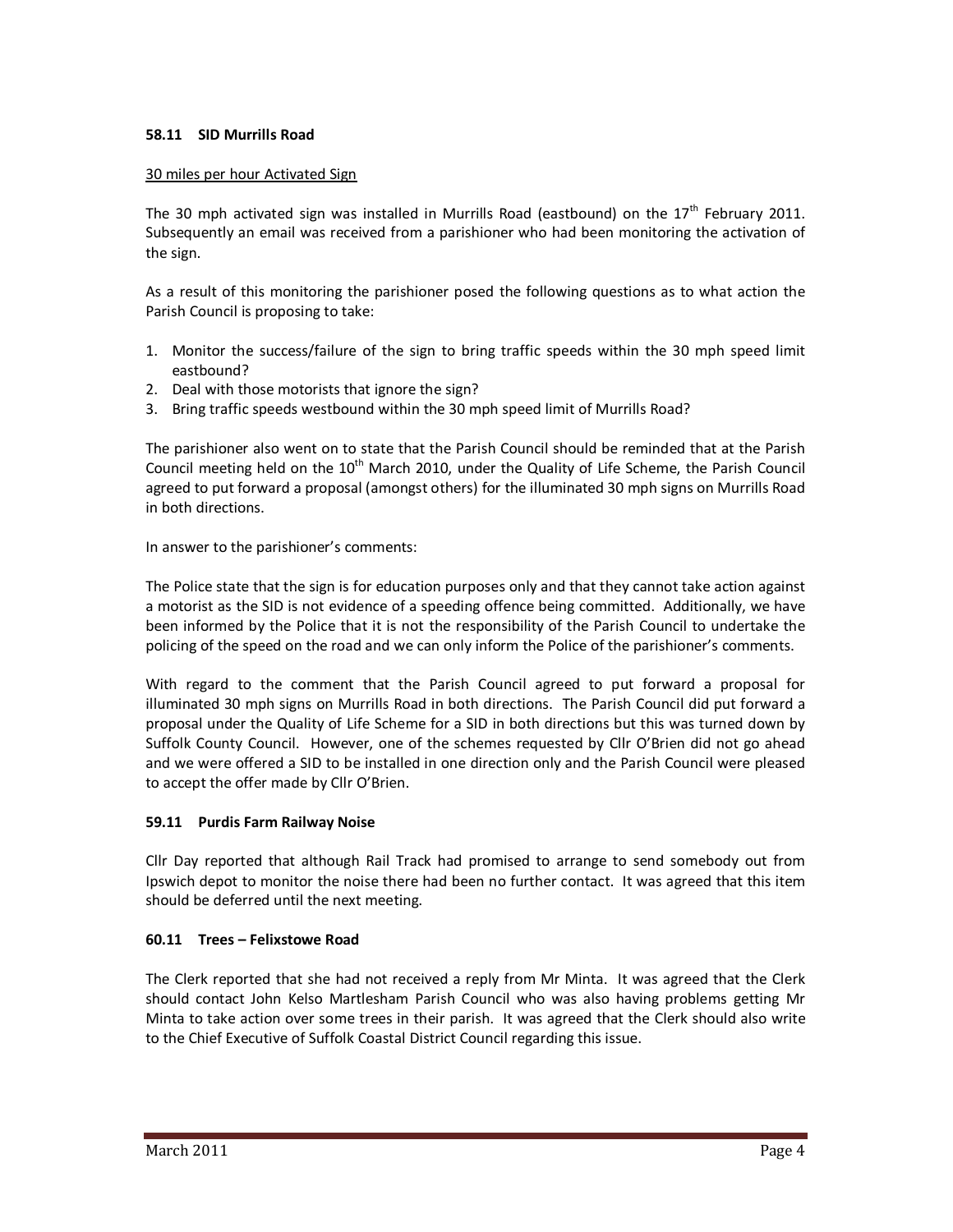# **61.11 Valley Works / Routs Farm**

Nothing further to report. It was agreed that the Clerk should write to Suzanne Buck Suffolk Coastal District Council stating that if restrictions were in place with regard to Valley Works why action is not being taken by the District Council.

# **62.11 Annual Parish Meeting May 2011**

The Parish Council discussed various options for speakers for the Annual Parish Council Meeting. Cllr Warham proposed, seconded Cllr Brander that Christine Bond Commercial Manager Trinity Park is asked to give a presentation.

# **63.11 2011 Elections**

All councillors will by now have received a nomination paper to put forward for the Parish Elections in May 2011. If any councillors know of anybody who would like a copy please let the Clerk know so that they can receive a copy of the nomination papers. As a reminder completed nomination papers need to be back to the Clerk before the  $30<sup>th</sup>$  March 2011.

# **64.11 Finance**

Income Recycling Credits **Example 2** and the contract of the contract of the contract of the contract of the contract of the contract of the contract of the contract of the contract of the contract of the contract of the contract

**Expenditure** Clerk's Salary and Expenses March 2011

Cllr Pratt proposed, seconded Cllr Warham that the expenditure should be approved – agreed.

## PAYE

The Clerk reported that Parish Councils have been notified by HMRC that as from the  $6<sup>th</sup>$  April 2011 all employees of Parish Councils must be paid through the PAYE scheme and can no longer be regarded as self-employed. This fact was noted by the Parish Council.

## **65.11 Correspondence**

The Clerk reported that all correspondence received had been forwarded to councillors during the month.

## **66.11 Meetings attended by councillors/clerk**

None

## **67.11 Planning**

The Planning Committee considered the following applications:

## PC No 975